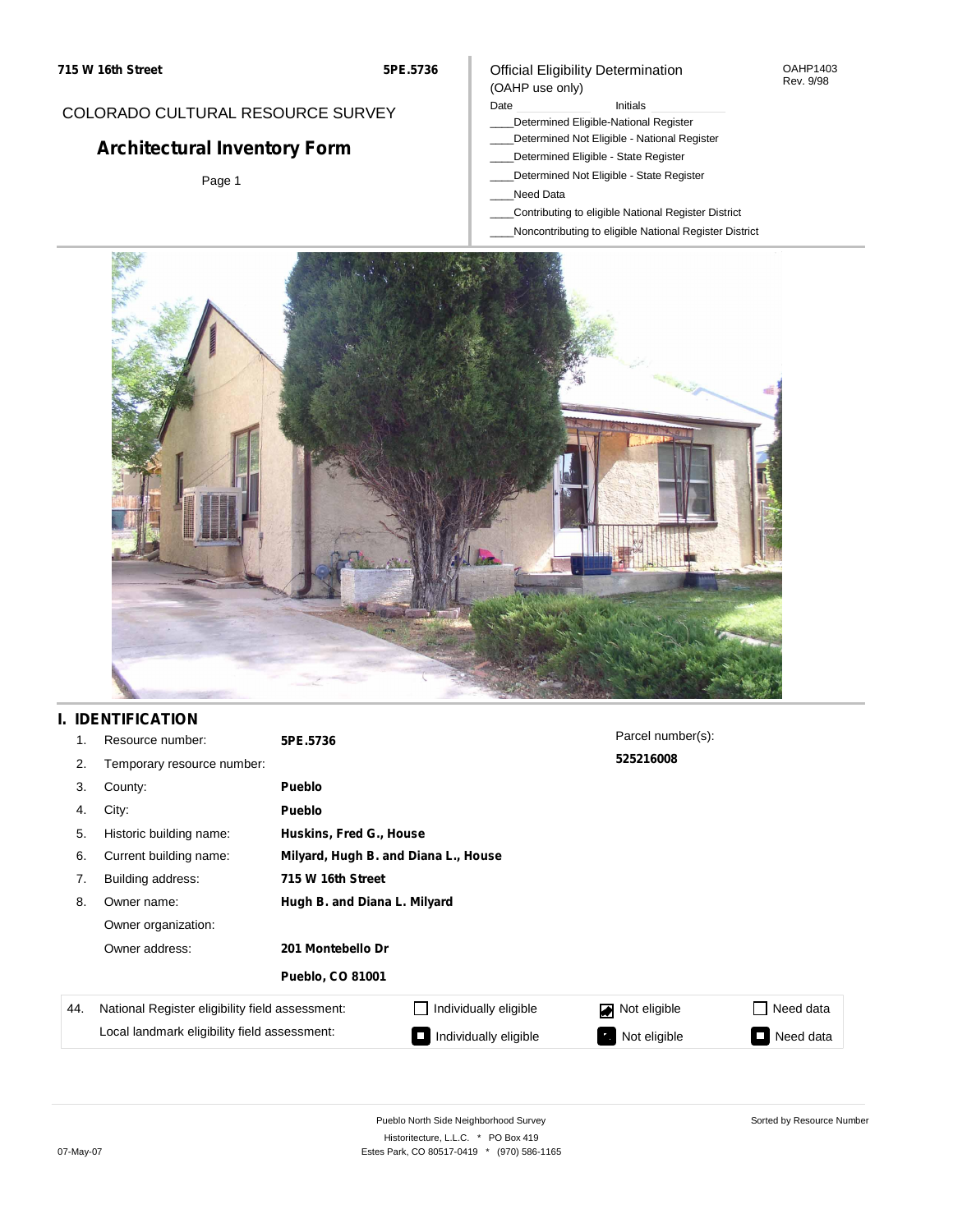Sorted by Resource Number

### **Architectural Inventory Form**

Page 2

### **II. GEOGRAPHIC INFORMATION**

| 9.  | P.M.                    |     | 6th             |              | Township:               |       | <b>20S</b>                  |    |           |           | Range:                                            | 65W |         |
|-----|-------------------------|-----|-----------------|--------------|-------------------------|-------|-----------------------------|----|-----------|-----------|---------------------------------------------------|-----|---------|
|     |                         | NE. | 1/4             | of <b>SE</b> | 1/4                     | of SE | 1/4                         | οf | <b>NW</b> | 1/4       | of Section                                        |     | 25      |
|     | 10. UTM reference zone: |     |                 |              | 13                      |       |                             |    |           |           |                                                   |     |         |
|     | Easting:                |     |                 |              | 533536                  |       |                             |    |           | Northing: |                                                   |     | 4236949 |
| 11. |                         |     | USGS quad name: |              | <b>Northeast Pueblo</b> |       |                             |    |           | Scale:    |                                                   |     | 7.5     |
|     | Year:                   |     |                 |              | 1974)                   |       | 1961 (Photorevised 1970 and |    |           |           |                                                   |     |         |
|     | 12. $Lot(s)$ :          |     |                 |              |                         |       |                             |    |           |           | Lot 10 and the west 5.92 feet of Lot 11; Block 18 |     |         |
|     | Addition:               |     |                 |              | <b>Craig's Addition</b> |       |                             |    |           |           | Year of addition:                                 |     | 1871    |

13. Boundary description and justification:

The boundary, as described above, contains but does not exceed the land historically associated with this property.

Metes and bounds exist:

П

### **III. ARCHITECTURAL DESCRIPTION**

| 14. | Building plan (footprint, shape):<br>Other building plan descriptions: | <b>Rectangular Plan</b>              |                       |
|-----|------------------------------------------------------------------------|--------------------------------------|-----------------------|
| 15. | Dimensions in feet (length x width):                                   | 896 square feet                      |                       |
| 16. | Number of stories:                                                     | 1                                    |                       |
| 17. | Primary external wall material(s):                                     | <b>Stucco</b>                        | Other wall materials: |
|     |                                                                        |                                      |                       |
| 18. | Roof configuration:                                                    | <b>Gabled Roof/Side Gabled Roof</b>  |                       |
|     | Other roof configurations:                                             |                                      |                       |
| 19. | Primary external roof material:                                        | <b>Asphalt Roof/Composition Roof</b> |                       |
|     | Other roof materials:                                                  |                                      |                       |
| 20. | Special features:                                                      | Fence                                |                       |
|     |                                                                        | Chimney                              |                       |
|     |                                                                        | <b>Porch</b>                         |                       |

21. General architectural description:

Oriented to the south, this house rests on a concrete foundation. Tan-painted stucco clads the concrete-block walls. Windows are generally 1-over-1-light, double-hung sash, with white-painted wood frames and aluminum-frame storm windows. A halfwidth, shed-roof porch spans the otherwise symmetrical front (south) façade, west of center. The porch roof consists of translucent, corrugated fiberglass sheets, on wrought-iron supports. The eastern half of the porch contains a 2-step concrete stoop, while the western half is at ground level and hosts a brick planter. The principal doorway opens in the center of the front façade. It hosts a brown-painted, wood slab door, opening behind a white, vinyl-frame storm door. Another doorway opens in the west side of the rear (north) elevation. It hosts a 3-panel, 1-light, glass-in-wood-frame door, opening behind a white, vinylframe storm door. It provides access to a concrete patio, sheltered beneath a translucent fiberglass shed roof, on wrought-iron supports. Gray, asphalt-shingles cover the side-gabled roof, and the building lacks overhanging eaves. A brick chimney **protrudes just north of the center of the east-west roof ridge.**

22. Architectural style:

**Modern Movements/Minimal Traditional**

| Other architectural styles: |
|-----------------------------|
| Building type:              |

Pueblo North Side Neighborhood Survey Historitecture, L.L.C. \* PO Box 419 07-May-07 **Estes Park, CO 80517-0419** \* (970) 586-1165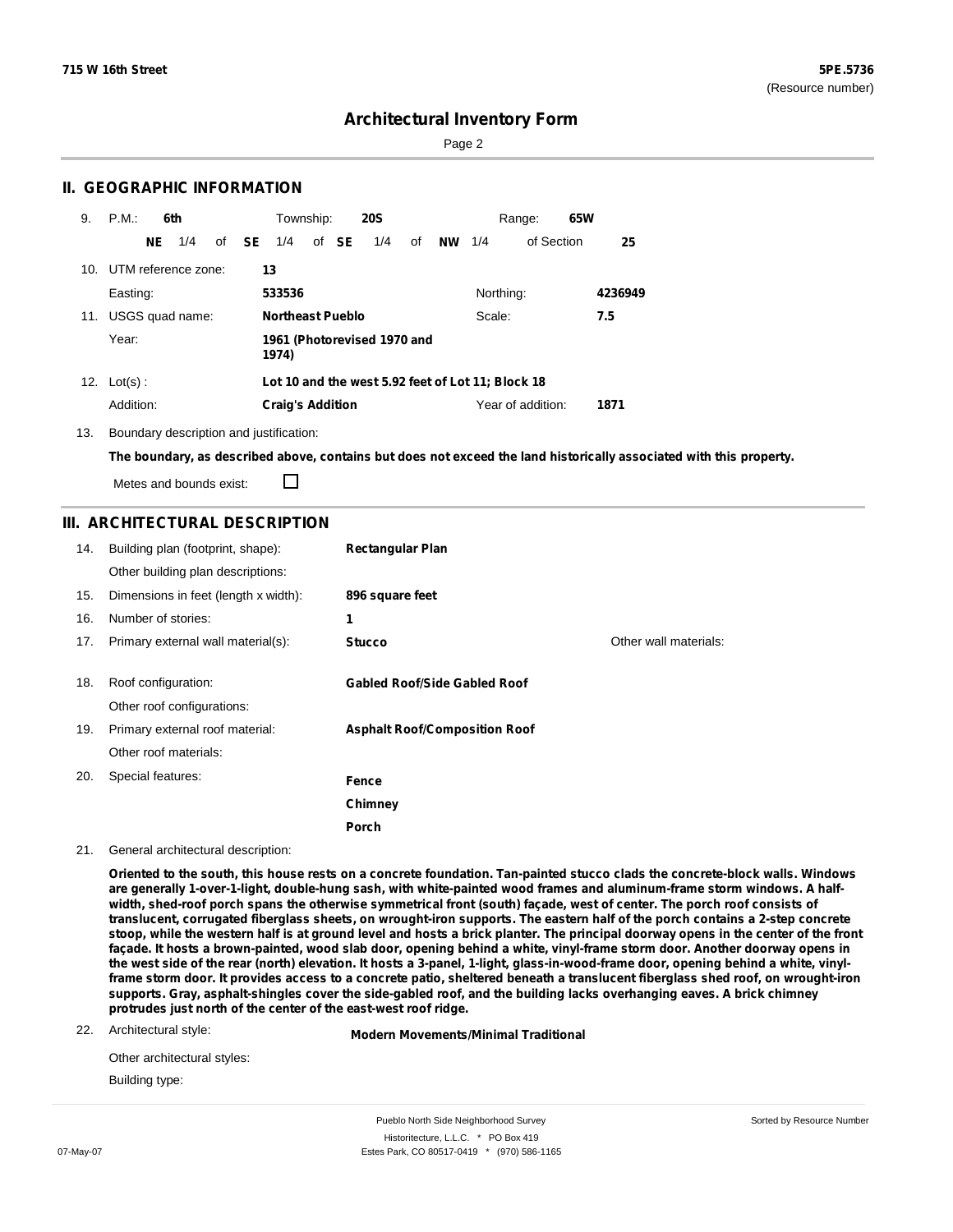Page 3

#### 23. Landscape or special setting features:

This property is located on terrain sloping downward from northeast to southwest, with an elevation of around 4,700 feet above mean sea level. The neighborhood features modest, one- and two-story houses. Setbacks from West 16th Street are generally the same on this block. This property is situated on the north side of West 16th Street, between 711 West 16th Street to the east and 717 West 16th Street to the west. Separating the street from the sidewalk is a grass-covered strip. A planted-grass yard, with mature landscaping, covers the lot. Running along the west side of the house is a concrete driveway. A combination of **chain-link and wood privacy fences encircles the back yard.**

- 24. Associated buildings, features or objects:
	- 1 : Type: **Shed**

Describe: A shed is located on the northwest corner of the lot. Oriented to the south, the building rests **on a concrete slab. Brown-painted sheets of plywood clad the exterior walls. Opening in the west half of the front elevation is a 4-panel, 1-light wood door. Brown sheets of rolled asphalt cover the front-gabled roof, and brown-painted wood fascia and soffit box the eaves.**

#### **IV. ARCHITECTURAL HISTORY**

| 25. | Date of Construction:  | Estimate:                        | Actual: | 1947                                                                                          |
|-----|------------------------|----------------------------------|---------|-----------------------------------------------------------------------------------------------|
|     | Source of Information: |                                  |         | Pueblo County Office of Tax Assessor. Property information card [internet].                   |
| 26. | Architect:             | unknown                          |         |                                                                                               |
|     | Source of information: |                                  |         |                                                                                               |
| 27. | Builder:               | unknown                          |         |                                                                                               |
|     | Source of information: |                                  |         |                                                                                               |
| 28. | Original Owner:        | <b>Fred G. Huskins</b>           |         |                                                                                               |
|     | Source of information: | Co, consulted 1886 through 2003. |         | Pueblo City Directory. Pueblo, Co.; Salt Lake City; Kansas City, Mo.; and others: R.L. Polk & |

29. Construction history:

According to Pueblo County Tax Assessor records, this building was constructed in 1947. An analysis of the style, materials, and historical records corroborates this date. This house was one of four nearly identical houses constructed on the north side of West 16th Street's 700 block at the same time. They were 703 (5PE.5729), 707 (5PE.5731), 711 (5PE.5734), and 715 (5PE.5736). **This particular house has not been notably altered since its construction.**

30. Location: **original** Date of move(s):

### **V. HISTORICAL ASSOCIATIONS**

| 31. | Original use(s):     | <b>Single Dwelling</b> |
|-----|----------------------|------------------------|
| 32. | Intermediate use(s): | <b>Single Dwelling</b> |
| 33. | Current use(s):      | <b>Single Dwelling</b> |

- **Residence** Site type(s): 34.
- 35. Historical background:

The first owner and resident of this house, constructed in 1947, was Fred G. Huskins, an electrical inspector for the CF&I Steel Corporation. He was a lifelong resident of Pueblo, graduating from Central High School. Huskins was a veteran of World War II and married his wife, Marie G. Huskins, in 1943. Together, they had two children, Fred P. Huskins and Annette Huskins. The family appears to have moved from this address prior to 1960, eventually residing at 1732 Alexander, where the elder Fred **Huskins died on August 29, 1969.**

By 1980, the property owner was the U.S. Veterans Affairs Administration (V.A.). Mary Ellen Rhodes purchased the house and lot from the V.A. in 1981. Colorado National Bank Corporation assumed ownership of the property in 1992, selling it to Hugh B. and Diana L. Milyard, the current owners, the same year. They operate the property as a rental unit.

Sources of information: 36.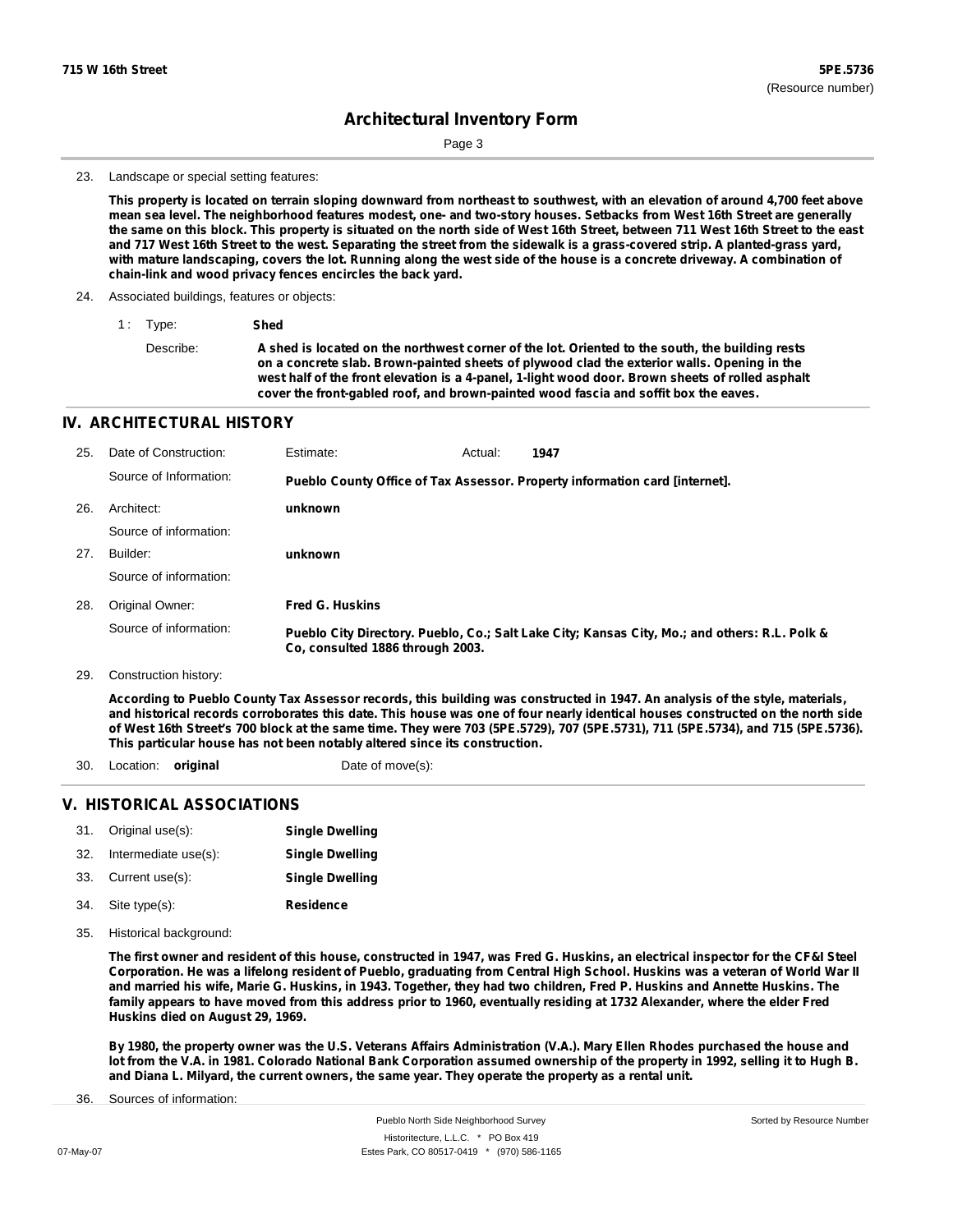Page 4

36. Sources of information:

**Pueblo County Office of Tax Assessor. Property information card [internet].**

**Pueblo City Directory. Pueblo, Co.; Salt Lake City; Kansas City, Mo.; and others: R.L. Polk & Co, consulted 1886 through 2003.**

**Sanborn Fire Insurance Maps (for Pueblo, Colorado). New York: Sanborn Map and Publishing Co., 1883, 1886, 1889, 1893, 1904-05, 1904-51, and 1904-52.**

**"Huskins (Fred G.)" [obituary]. Pueblo Chieftain, 31 August 1969, p. 5B.**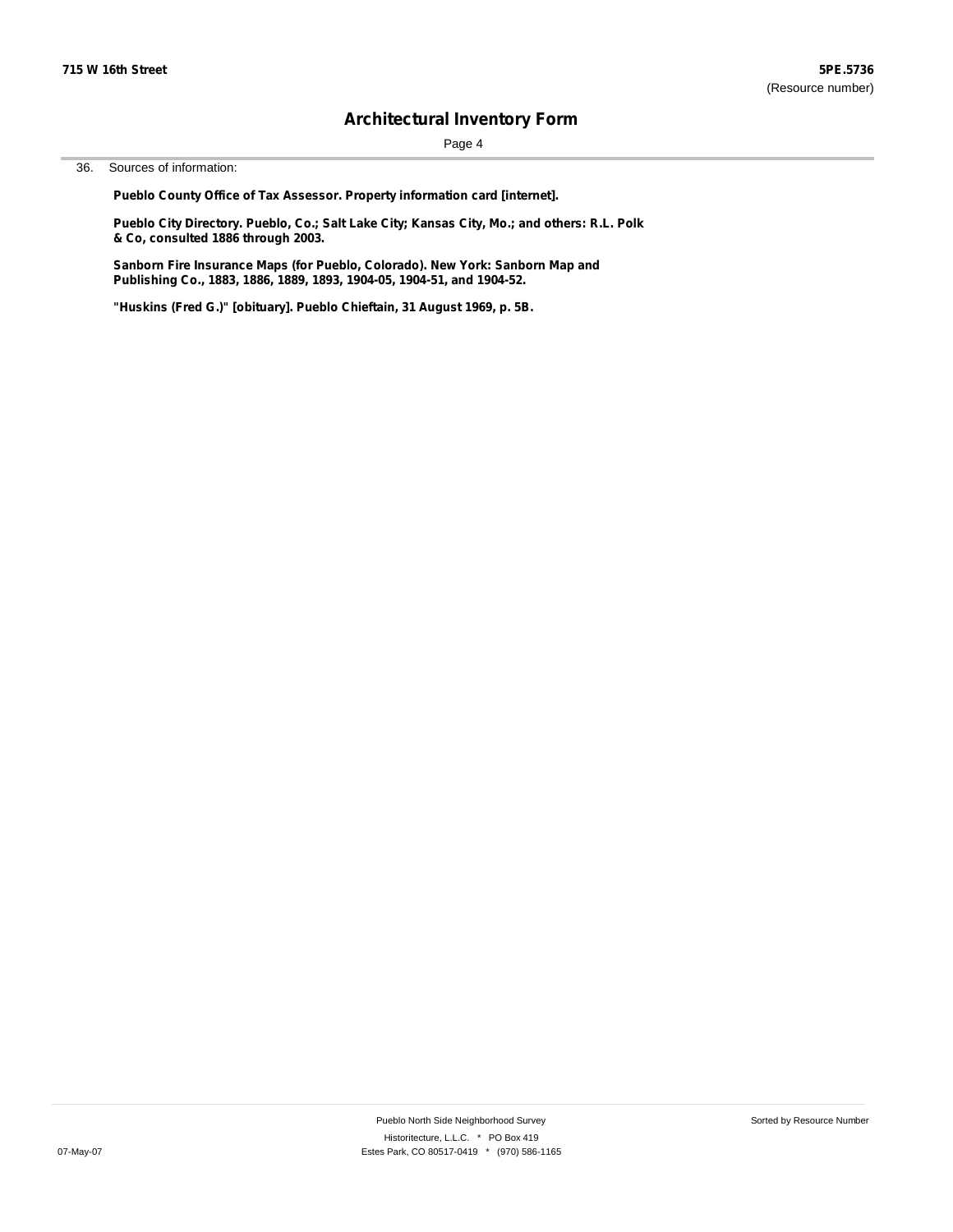÷

Sorted by Resource Number

# **Architectural Inventory Form**

Page 5

|     | <b>VI. SIGNIFICANCE</b>                                                                                                                                                                                                                                                          |  |  |  |  |  |  |
|-----|----------------------------------------------------------------------------------------------------------------------------------------------------------------------------------------------------------------------------------------------------------------------------------|--|--|--|--|--|--|
| 37. | Local landmark designation:<br>Yes $\Box$<br>No.<br>$\mathbf{r}_\perp$                                                                                                                                                                                                           |  |  |  |  |  |  |
|     | Designation authority:                                                                                                                                                                                                                                                           |  |  |  |  |  |  |
|     | Date of designation:                                                                                                                                                                                                                                                             |  |  |  |  |  |  |
| 38. | Applicable National Register criteria:                                                                                                                                                                                                                                           |  |  |  |  |  |  |
|     | A. Associated with events that have made a significant contribution to the broad pattern of our history.                                                                                                                                                                         |  |  |  |  |  |  |
|     | B. Associated with the lives of persons significant in our past.<br>l I                                                                                                                                                                                                          |  |  |  |  |  |  |
|     | C. Embodies the distinctive characteristics of a type, period, or method of construction, or represents the work<br>of a master, or that possess high artistic values, or represents a significant and distinguished entity whose<br>components may lack individual distinction. |  |  |  |  |  |  |
|     | D. Has yielded, or may be likely to yield, information important in history or prehistory.                                                                                                                                                                                       |  |  |  |  |  |  |
|     | Qualifies under Criteria Considerations A through G (see manual).                                                                                                                                                                                                                |  |  |  |  |  |  |
|     | Does not meet any of the above National Register criteria.                                                                                                                                                                                                                       |  |  |  |  |  |  |
|     | <b>Pueblo Standards for Designation:</b>                                                                                                                                                                                                                                         |  |  |  |  |  |  |
|     | <u>1a. History</u>                                                                                                                                                                                                                                                               |  |  |  |  |  |  |
|     | Have direct association with the historical development of the city, state, or nation; or<br>$\mathbf{r}_\perp$                                                                                                                                                                  |  |  |  |  |  |  |
|     | <u>1b. History</u><br>Be the site of a significant historic event; or<br>$\blacksquare$                                                                                                                                                                                          |  |  |  |  |  |  |
|     | 1c. History                                                                                                                                                                                                                                                                      |  |  |  |  |  |  |
|     | Have direct and substantial association with a person or group of persons who had influence on society.<br>$\blacksquare$                                                                                                                                                        |  |  |  |  |  |  |
|     | 2a. Architecture                                                                                                                                                                                                                                                                 |  |  |  |  |  |  |
|     | Embody distinguishing characteristics of an architectural style or type; or<br>$\Box$                                                                                                                                                                                            |  |  |  |  |  |  |
|     | 2b. Architecture                                                                                                                                                                                                                                                                 |  |  |  |  |  |  |
|     | Be a significant example of the work of a recognized architect or master builder, or<br>$\mathcal{L}_{\mathcal{A}}$                                                                                                                                                              |  |  |  |  |  |  |
|     | 2c. Architecture                                                                                                                                                                                                                                                                 |  |  |  |  |  |  |
|     | Contain elements of architectural design, engineering, materials, craftsmanship, or artistic merit which represent a<br>$\mathcal{L}_{\mathcal{A}}$<br>significant or influential innovation;                                                                                    |  |  |  |  |  |  |
|     | 2d. Architecture                                                                                                                                                                                                                                                                 |  |  |  |  |  |  |
|     | Portray the environment of a group of people or physical development of an area of the city in an era of history<br>$\mathcal{L}_{\mathcal{A}}$<br>characterized by a distinctive architectural style.                                                                           |  |  |  |  |  |  |
|     | 3a. Geography                                                                                                                                                                                                                                                                    |  |  |  |  |  |  |
|     | Have a prominent location or be an established, familiar, and orienting visual feature of the contemporary city, or<br>П                                                                                                                                                         |  |  |  |  |  |  |
|     | 3b. Geography                                                                                                                                                                                                                                                                    |  |  |  |  |  |  |
|     | Promote understanding and appreciation of Pueblo's environment by means of distinctive physical characteristics<br>or rarity; or                                                                                                                                                 |  |  |  |  |  |  |
|     | 3c. Geography                                                                                                                                                                                                                                                                    |  |  |  |  |  |  |
|     | Make a special contribution to Pueblo's distinctive character.<br>$\overline{\phantom{a}}$                                                                                                                                                                                       |  |  |  |  |  |  |
|     | Not Applicable                                                                                                                                                                                                                                                                   |  |  |  |  |  |  |
|     | Does not meet any of the above Pueblo landmark criteria.<br>$\overline{\phantom{a}}$                                                                                                                                                                                             |  |  |  |  |  |  |
| 39. | Area(s) of Significance:<br>Architecture                                                                                                                                                                                                                                         |  |  |  |  |  |  |
| 40. | Period of Significance:<br>1947                                                                                                                                                                                                                                                  |  |  |  |  |  |  |
| 41. | National:<br>Level of significance:<br>State<br>Local                                                                                                                                                                                                                            |  |  |  |  |  |  |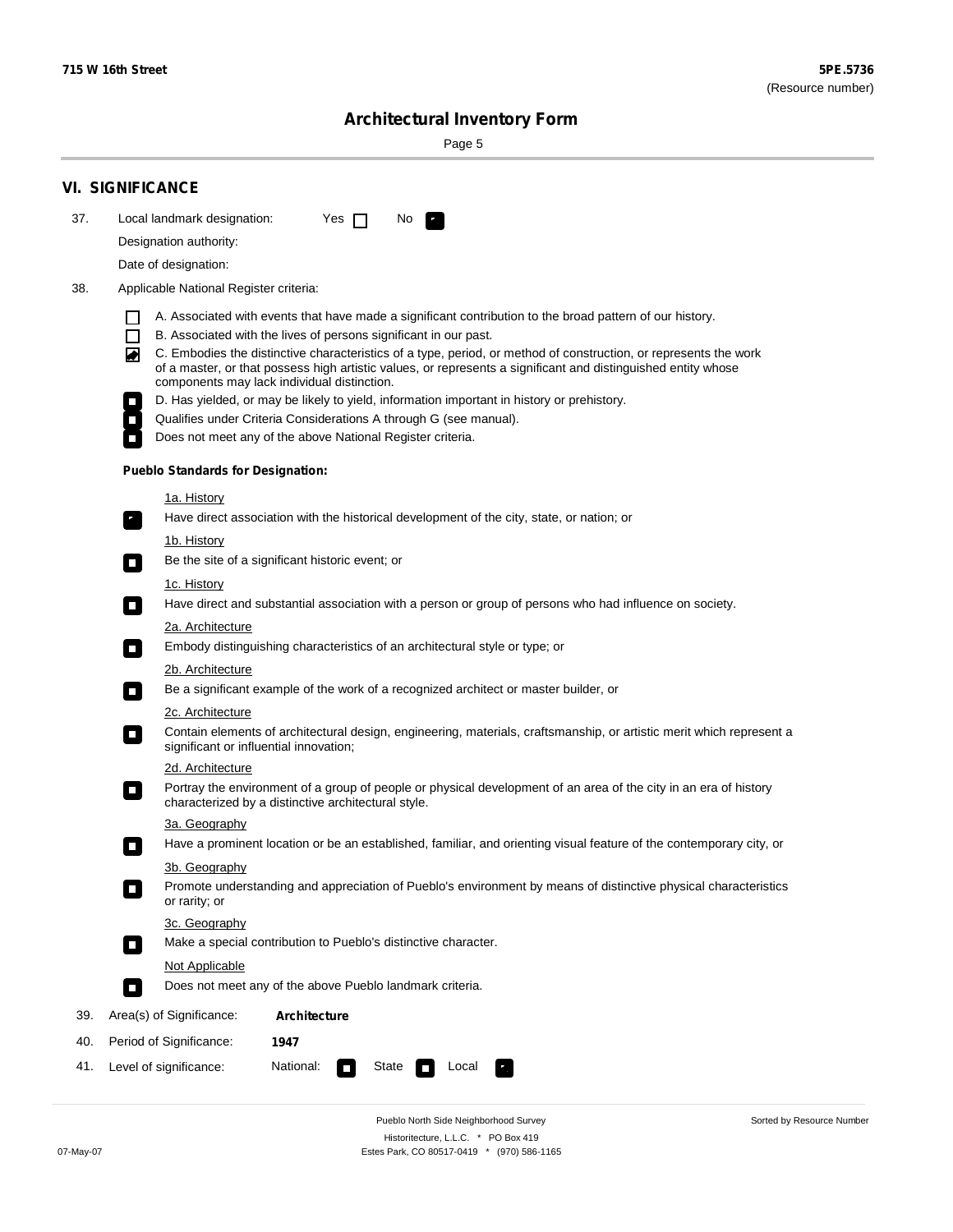Page 6

#### 42. Statement of significance:

This property is historically significant under Pueblo Local Landmark criterion 1A for its association with the post-World War Il development of Pueblo's North Side Neighborhood. As well, the house is architecturally significant under National Register criterion C (Pueblo Local Landmark criterion 2A) as an example of Minimal-Traditional architecture, a minimalist style resulting from the material shortages of the Great Depression and World War II. However, the levels of architectural and historical significance, combined with physical integrity, are not to the extent that this property would qualify for individual listing in the National Register of Historic Places, the Colorado State Register of Historic Properties, or as a City of Pueblo **Landmark. Nonetheless, it is a contributing resource within any potential historic district.**

43. Assessment of historic physical integrity related to significance:

Constructed in 1947, this building exhibits a high level of physical integrity relative to the seven aspects of integrity as defined by the National Park Service and the Colorado Historical Society: location, setting, design, materials, workmanship, feeling, and association. The house has not been notably altered since its construction. This property retains sufficient **physical integrity to convey its architectural and historical significance.**

### **VII. NATIONAL REGISTER ELIGIBILITY ASSESSMENT**

| 44. | National Register eligibility field assessment: | Not eligible<br>Individually eligible                                                                 | $\Box$ Need data |
|-----|-------------------------------------------------|-------------------------------------------------------------------------------------------------------|------------------|
|     | Local landmark eligibility field assessment:    | $\Box$ Individually eligible<br>Not eligible                                                          | $\Box$ Need data |
| 45. | Is there National Register district potential?  | No $\blacksquare$<br>Yes $\blacksquare$                                                               |                  |
|     | Discuss:                                        | Pueblo's North Side Neighborhood represents the evolution of the city's professional middle and upper |                  |

**classes. Its diversity of architectural styles and forms directly represents the city's changing economic and cultural climates. As well, the neighborhood is distinctive because it appears to have evolved independently of the area's dominant industry, steel manufacturing.**

Yes

Yes **not** Not N/A

Non<sub>d</sub> N/A

If there is National Register district potential, is this building contributing:

46. If the building is in existing National Register district, is it contributing:

#### **VIII. RECORDING INFORMATION**

| 47. | Photograph numbers): | <b>CD-ROM Photo Disc: North Side Photos</b><br>File Name(s): 16thstw715                                                       |
|-----|----------------------|-------------------------------------------------------------------------------------------------------------------------------|
|     | Negatives filed at:  | <b>Special Collections</b><br><b>Robert Hoag Rawlings Public Library</b><br>100 East Abriendo Avenue<br>Pueblo, CO 81004-4290 |
| 48. | Report title:        | <b>Pueblo North Side Neighborhood Survey</b>                                                                                  |
| 49. | $Date(s)$ :          | 07/25/05                                                                                                                      |
| 50. | Recorder(s):         | <b>Adam Thomas</b>                                                                                                            |
| 51. | Organization:        | Historitecture, L.L.C.                                                                                                        |
| 52. | Address:             | <b>PO Box 419</b>                                                                                                             |
|     |                      | Estes Park, CO 80517-0419                                                                                                     |
| 53. | Phone number(s):     | (970) 586-1165                                                                                                                |
|     |                      |                                                                                                                               |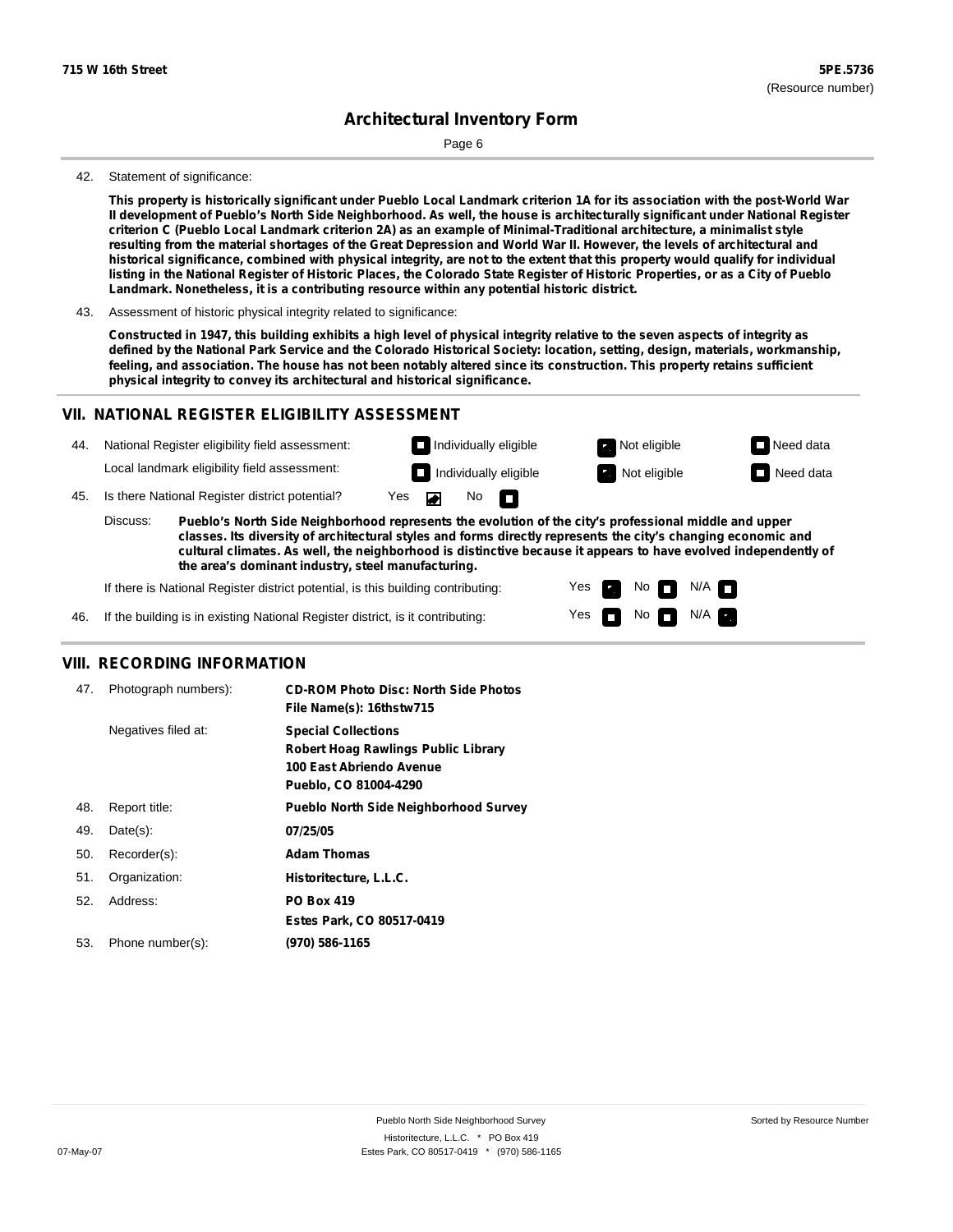Page 7